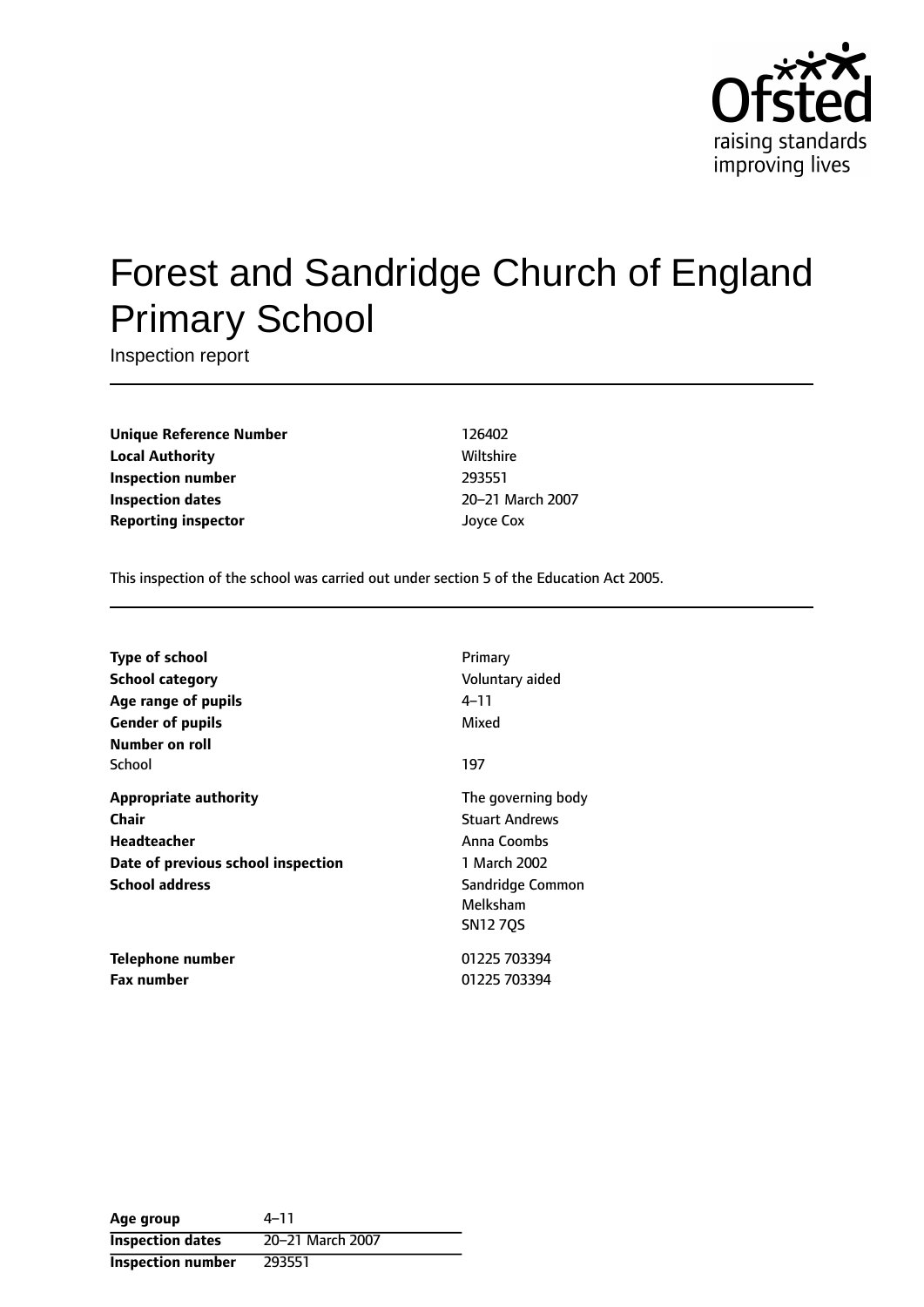© Crown copyright 2007

.

#### Website: www.ofsted.gov.uk

This document may be reproduced in whole or in part for non-commercial educational purposes, provided that the information quoted is reproduced without adaptation and the source and date of publication are stated.

Further copies of this report are obtainable from the school. Under the Education Act 2005, the school must provide a copy of this report free of charge to certain categories of people. A charge not exceeding the full cost of reproduction may be made for any other copies supplied.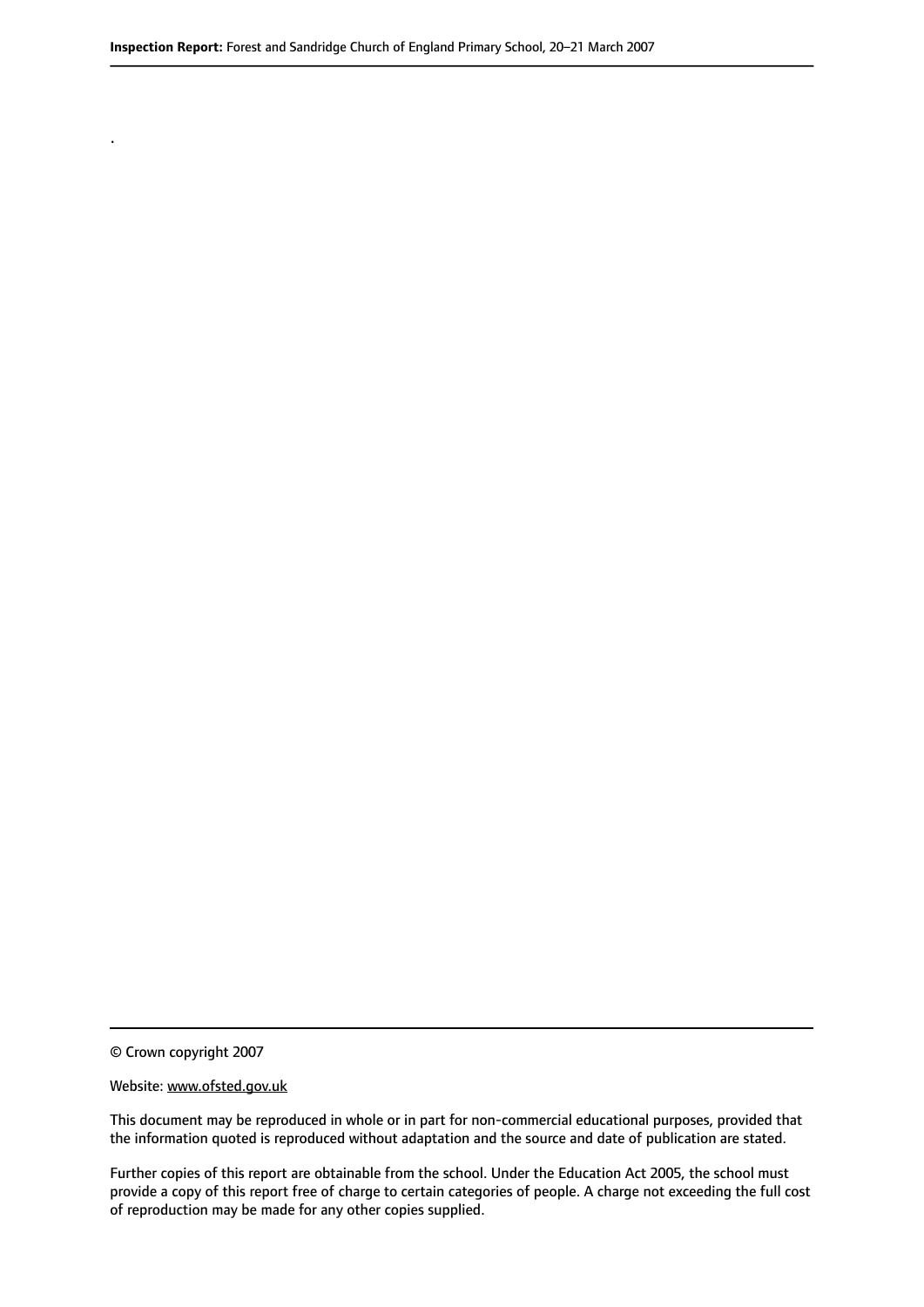# **Introduction**

The inspection was carried out by two Additional Inspectors.

### **Description of the school**

This is a slightly smaller than average size, popular primary school. The majority of the pupils are White British and a very small number are from minority ethnic backgrounds, including a few who speak English as an additional language. The percentage of pupils with learning difficulties, including those with a statement of special educational need, is average. Children start in the Reception class with knowledge and skills that are broadly average but their speaking and listening skills are below the expected level. The school has experienced a large turnover of staff since its previous inspection. The current headteacher was appointed as substantive headteacher from April 2006 and the deputy headteacher started her new role in January 2007. As part of the school's continuous commitment to improvement, it has secured many awards for its work, including full 'Healthy Schools' status, and Investors in People. Foundation Stage staff are currently working towards attaining the Bristol Standard for their early years provision.

### **Key for inspection grades**

| Grade 1 | Outstanding  |
|---------|--------------|
| Grade 2 | Good         |
| Grade 3 | Satisfactory |
| Grade 4 | Inadequate   |
|         |              |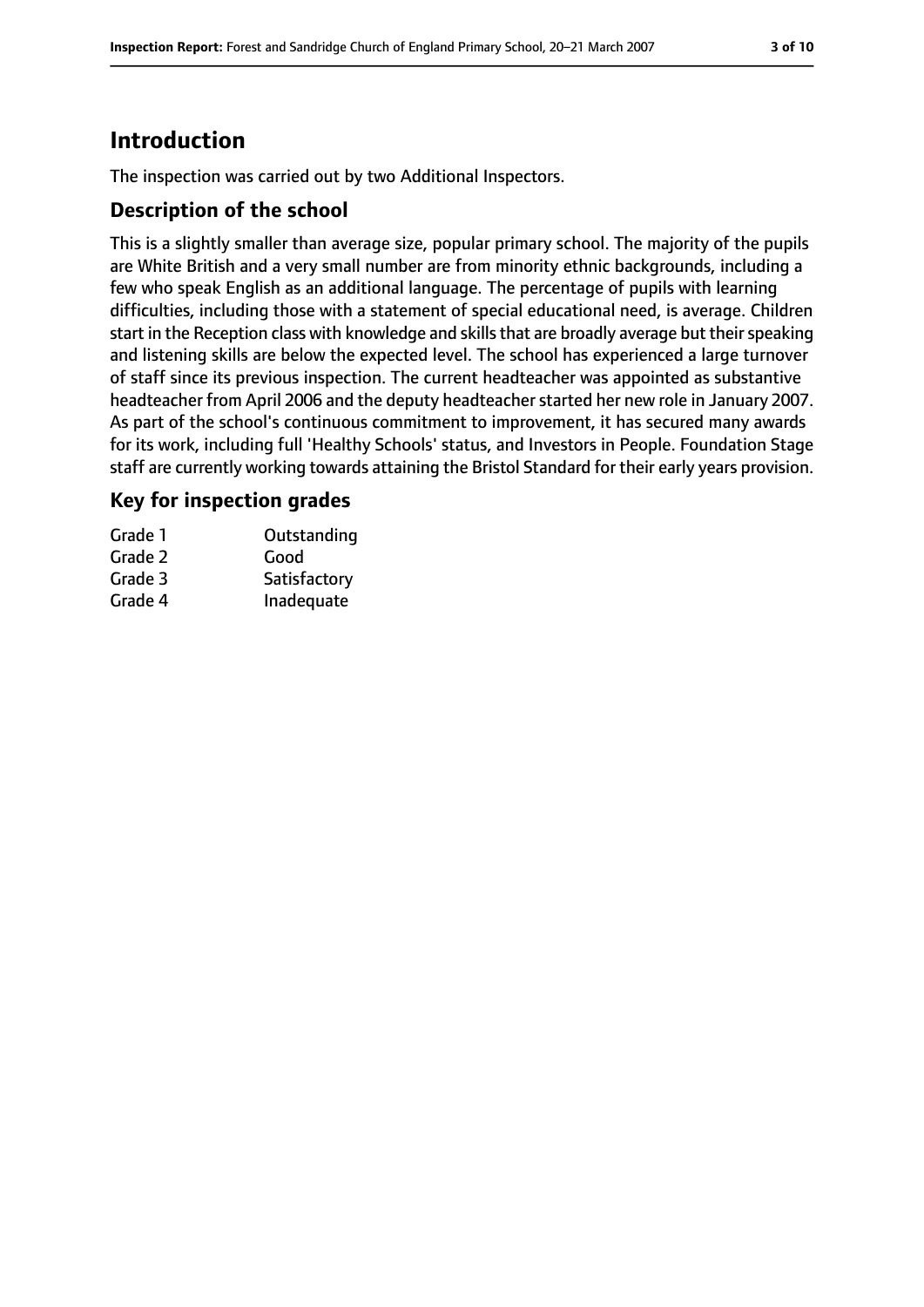# **Overall effectiveness of the school**

#### **Grade: 3**

The school provides a satisfactory and improving standard of education. This matches the school's own view. Since the previous inspection, the school's development has been hampered by many changes in leadership and staffing. These changes have slowed some pupils' progress, resulting in falling standards at the end of Year 2. The future is now much brighter for the school. The good leadership of the new headteacher, supported effectively by the local authority, has turned the school around in a relatively short period of time. Parents unanimously support the school and appreciate all that the headteacher has achieved. One parent, summing up the views of many, wrote, 'The headteacher has done a wonderful job with the school. She has improved so much for the staff and children'. Good links with other schools and agencies have led to enhanced curriculum experiences, with French available for all Key Stage 2 pupils. Careful analysis has identified accurately why some pupils were underachieving in the past. Challenging targets have now been set to ensure that most pupils, and in particular the more able, reach standards of which they are capable. A reorganisation of staffing, new appointments and much improved assessment of pupils' achievement have improved the quality of teaching across the school and particularly in Key Stage 1. Foundation Stage children receive a satisfactory start to their education and attain the expected levels on entry to Year 1. Progress is now at least satisfactory in all classes, resulting in average standards by the time Year 6 pupils leave. The school has identified correctly that the next step is to build on its new systems for tracking pupils' progress to make sure pupils, and in particular more able pupils, make consistently good progress and reach higher standards. Pupils' personal development and well-being are good. Most pupils behave well and have good relations with adults and each other. They feel happy and safe at school. Parents appreciate the good pastoral care and pupils now have targets to help them improve their work. However these targets are very new and this, coupled with inconsistencies in teachers' marking, means that pupils are not as clear as they should be about how they can improve their work. The curriculum is satisfactory and is considerably enriched by a very good range of extra-curricular clubs and special events. Subject leaders have made a satisfactory start in leading their subjects but, as many of them are very new to their roles, they have yet to have a strong influence on improving standards and achievement. Governors provide a good level of support and a satisfactory level of challenge. The school has made satisfactory improvement since its previous inspection. The headteacher's swiftness in putting in good systems to improve the school, coupled with staff's increased realisation of the important part they have to play in the school's effectiveness and improving the pupils' achievements, means that the school has a good capacity to improve further.

### **What the school should do to improve further**

- ensure more able pupils have sufficiently challenging work
- develop the role of subject leaders so that they are fully involved in raising standards and achievement in their subjects
- give pupils a clear understanding of how well they are doing and what they need to do to improve.

# **Achievement and standards**

#### **Grade: 3**

From an average starting point, Reception children are making satisfactory progress and are likely to attain the expected levels on entry to Year 1. They make good progress in their personal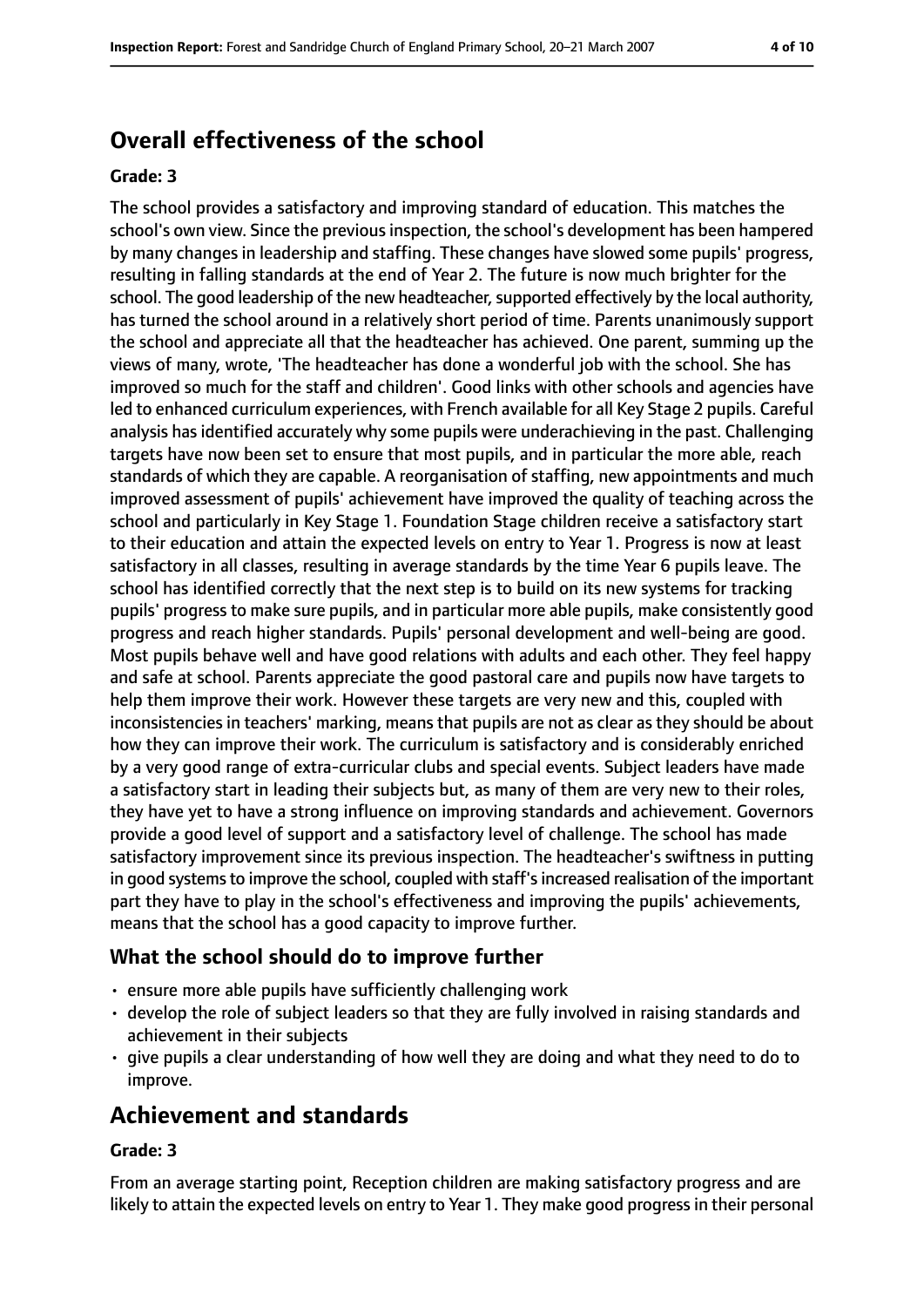and social skills due to the encouragement they receive to develop independence, for example in the many opportunities to select their own resources. Pupils in Years 1 and 2 and Year 6 achieve well in many lessons due to improved teaching, but overall achievement is satisfactory. Standards are average throughout the school and pupils' achievement is improving steadily. More able pupils are not challenged sufficiently in some lessons and could achieve more. The school's good focus on supporting pupils with learning difficulties or disabilities gives these pupils increased confidence and enthusiasm for learning and they achieve as well as their peers.

# **Personal development and well-being**

#### **Grade: 2**

Pupils' personal development, including moral and social development is good and the school rightly judges this to be a strength. Spiritual and cultural development is satisfactory. Pupils have a good understanding of their social responsibilities, both within school and in the community; for example, they quietly and efficiently collect class registers and look after pupils who may be upset in the playground. They have a clear understanding of right and wrong, although, whilst the behaviour and attitudes of the majority of pupils both in class and in the playground are good, a very small number of older boys are still struggling to follow the example of the rest. Attendance is good and pupils enjoy school. Pupils leave with satisfactory basic skills to help them in their next school and with their future economic well-being. They are relaxed and open in the way they relate to visitors and say that they feel safe and are free from problems such as bullying and discrimination. They appreciate the need to keep fit and eat healthy food, proudly showing off the healthy content of their lunches and joining in enthusiastically in the early morning 'Forest fitness' exercise sessions.

# **Quality of provision**

# **Teaching and learning**

#### **Grade: 3**

The headteacher has put many strategies in place to improve teaching and learning which are beginning to be effective, particularly in Key Stage 1 where Year 2 pupils say that learning is fun and exciting and they learn a lot. An area to improve is the way in which teachers challenge more able pupils. In some lessons throughout the school, these pupils receive the same work as everyone else, which restricts their achievement. Dividing the Year 6 class into three groups for literacy and numeracy means that pupils' different abilities are catered for more readily and the more able pupils are successfully challenged to attain higher levels. Relationships are good and talented teaching assistants in all classes support pupils effectively.

# **Curriculum and other activities**

#### **Grade: 3**

The curriculum is satisfactory. A particular strength is the way healthy living is promoted, for example in the time given to swimming and the emphasis on eating well. The school also has a good emphasis on broadening the international dimension of learning, by giving French lessons and being accepted for the International School Award. The curriculum does not routinely provide enough opportunities for pupils to use and apply skills in ICT, write at length in different subjects and undertake scientific investigations. Children in the Foundation Stage receive a satisfactory curriculum and enjoy learning through a range of practical activities both indoors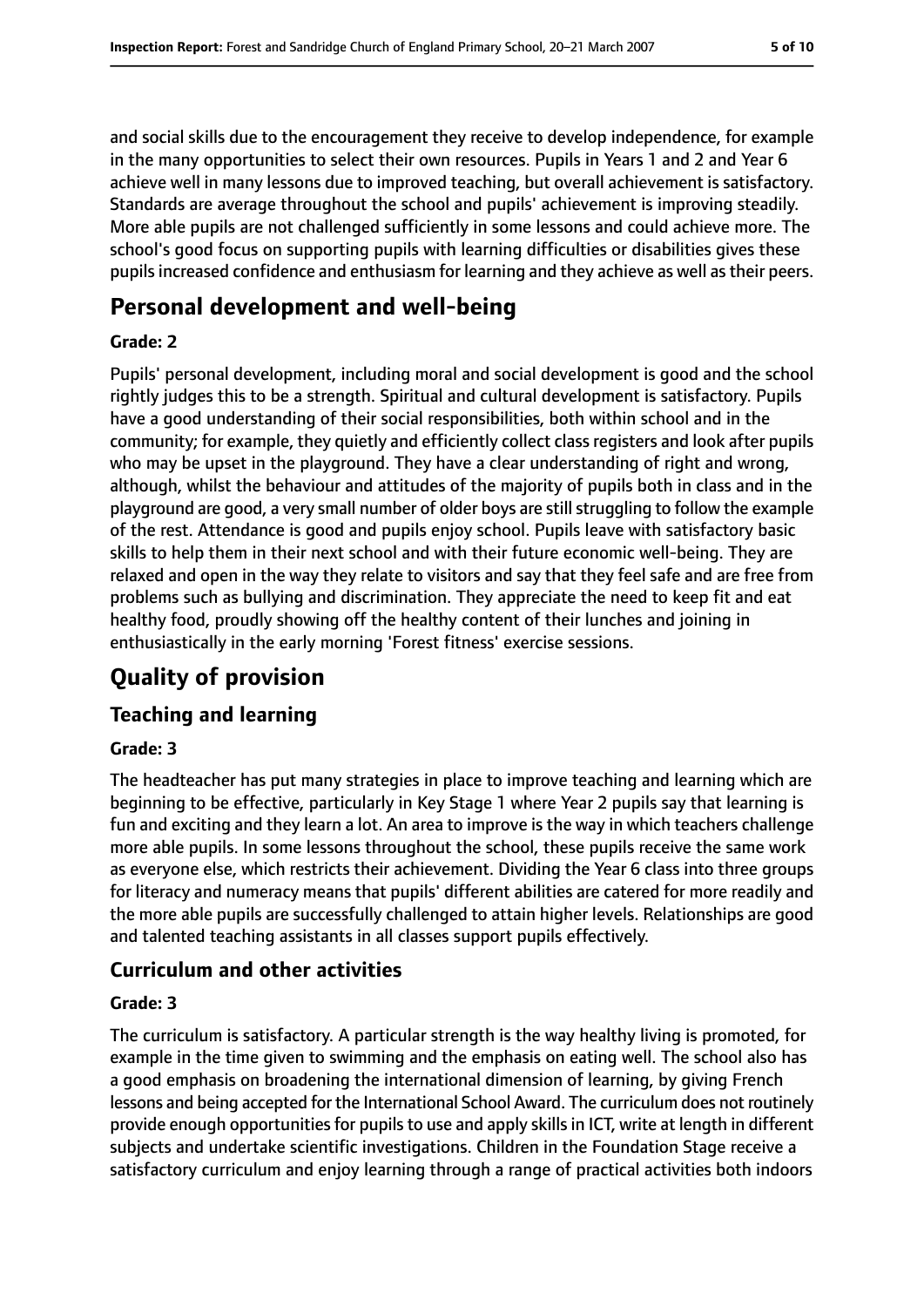and outdoors. A very good range of valuable additional activities, such as science club, robotics and tag rugby, enriches pupils' learning.

#### **Care, guidance and support**

#### **Grade: 3**

Staff know pupils very well and provide good pastoral support. Risk assessments are in place where needed and staff are appropriately trained in child protection issues. Learners who have additional needs are identified early and effective arrangements put in place to keep them engaged. The same is true for pupils who are at the early stages of learning English. The school makes the most of good links with parents and other agencies to ensure pupils' welfare. One parent writes that the headteacher is 'ensuring that each child with individual needs is happy and achieves well'. The academic guidance and support given to pupils is satisfactory. Pupils have targets for improvement, but few can recall what they are. Whilst there are good examples where marking shows pupils how to improve their work, this is not always the case.

# **Leadership and management**

#### **Grade: 3**

The headteacher provides good leadership and has quickly formed an accurate understanding of the school's strengths and areas for development. She has set a clear direction for improvement. She has gained the respect and total support of the staff, pupils, parents and governors. One parent, echoing the views of many others, writes, 'Since the headteacher's arrival, the school has become a much more vibrant place, which embraces new activities and projects'. Now that there is a more settled staff, the headteacher hasrightly identified improving subject leadership as a priority. To achieve this, she has reallocated responsibilities for each subject so that all teachers have leadership roles. However, in some cases, these are too recent for them to have had significant impact on learners' achievement. Further training and development are planned. The school has a clear plan of action to improve its effectiveness. Governors are supportive and play an increasing role in keeping a check on pupils' standards and achievement.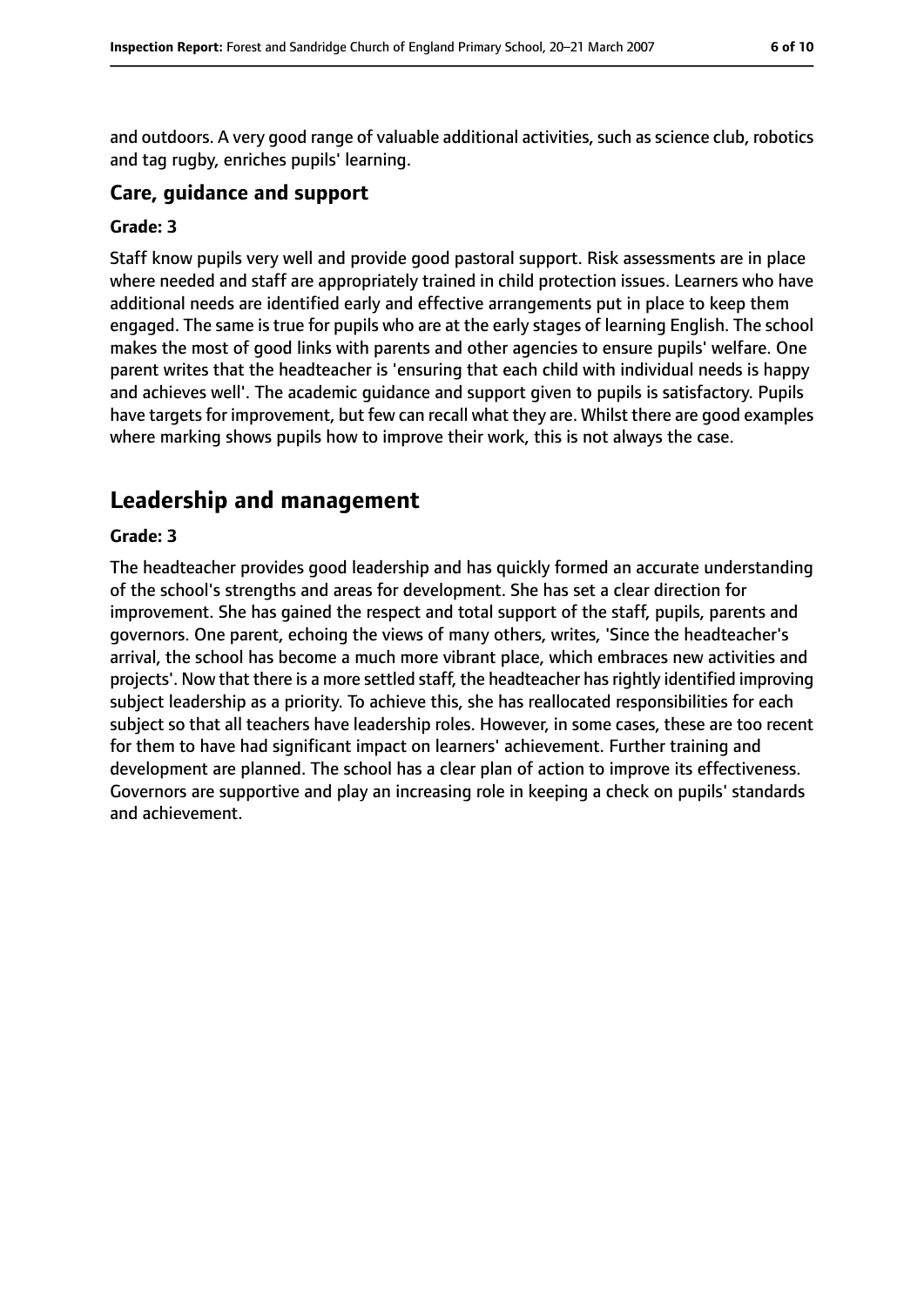**Any complaints about the inspection or the report should be made following the procedures set out in the guidance 'Complaints about school inspection', which is available from Ofsted's website: www.ofsted.gov.uk.**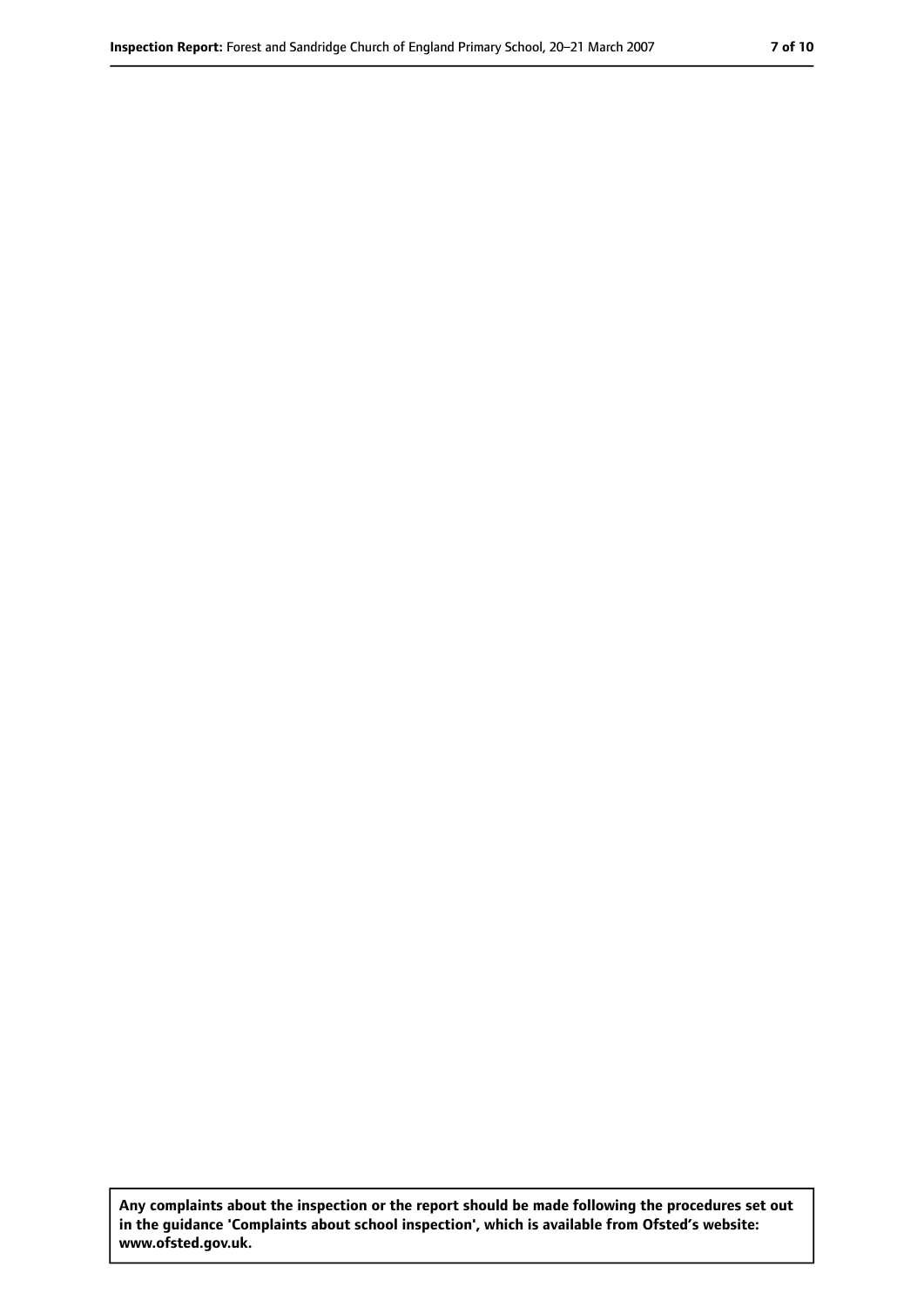# **Inspection judgements**

| Key to judgements: grade 1 is outstanding, grade 2 good, grade 3 satisfactory, and grade 4 | <b>School</b>  |
|--------------------------------------------------------------------------------------------|----------------|
| inadeauate                                                                                 | <b>Overall</b> |

# **Overall effectiveness**

| How effective, efficient and inclusive is the provision of education, integrated<br>care and any extended services in meeting the needs of learners? |     |
|------------------------------------------------------------------------------------------------------------------------------------------------------|-----|
| How well does the school work in partnership with others to promote learners'<br>well-being?                                                         |     |
| The quality and standards in the Foundation Stage                                                                                                    |     |
| The effectiveness of the school's self-evaluation                                                                                                    |     |
| The capacity to make any necessary improvements                                                                                                      |     |
| Effective steps have been taken to promote improvement since the last<br>inspection                                                                  | Yes |

## **Achievement and standards**

| How well do learners achieve?                                                                               |  |
|-------------------------------------------------------------------------------------------------------------|--|
| The standards <sup>1</sup> reached by learners                                                              |  |
| How well learners make progress, taking account of any significant variations between<br>groups of learners |  |
| How well learners with learning difficulties and disabilities make progress                                 |  |

### **Personal development and well-being**

| How good is the overall personal development and well-being of the<br>learners?                                  |  |
|------------------------------------------------------------------------------------------------------------------|--|
| The extent of learners' spiritual, moral, social and cultural development                                        |  |
| The behaviour of learners                                                                                        |  |
| The attendance of learners                                                                                       |  |
| How well learners enjoy their education                                                                          |  |
| The extent to which learners adopt safe practices                                                                |  |
| The extent to which learners adopt healthy lifestyles                                                            |  |
| The extent to which learners make a positive contribution to the community                                       |  |
| How well learners develop workplace and other skills that will contribute to<br>their future economic well-being |  |

### **The quality of provision**

| How effective are teaching and learning in meeting the full range of the<br>learners' needs?          |  |
|-------------------------------------------------------------------------------------------------------|--|
| How well do the curriculum and other activities meet the range of needs<br>and interests of learners? |  |
| How well are learners cared for, guided and supported?                                                |  |

#### **Annex A**

 $^1$  Grade 1 - Exceptionally and consistently high; Grade 2 - Generally above average with none significantly below average; Grade 3 - Broadly average to below average; Grade 4 - Exceptionally low.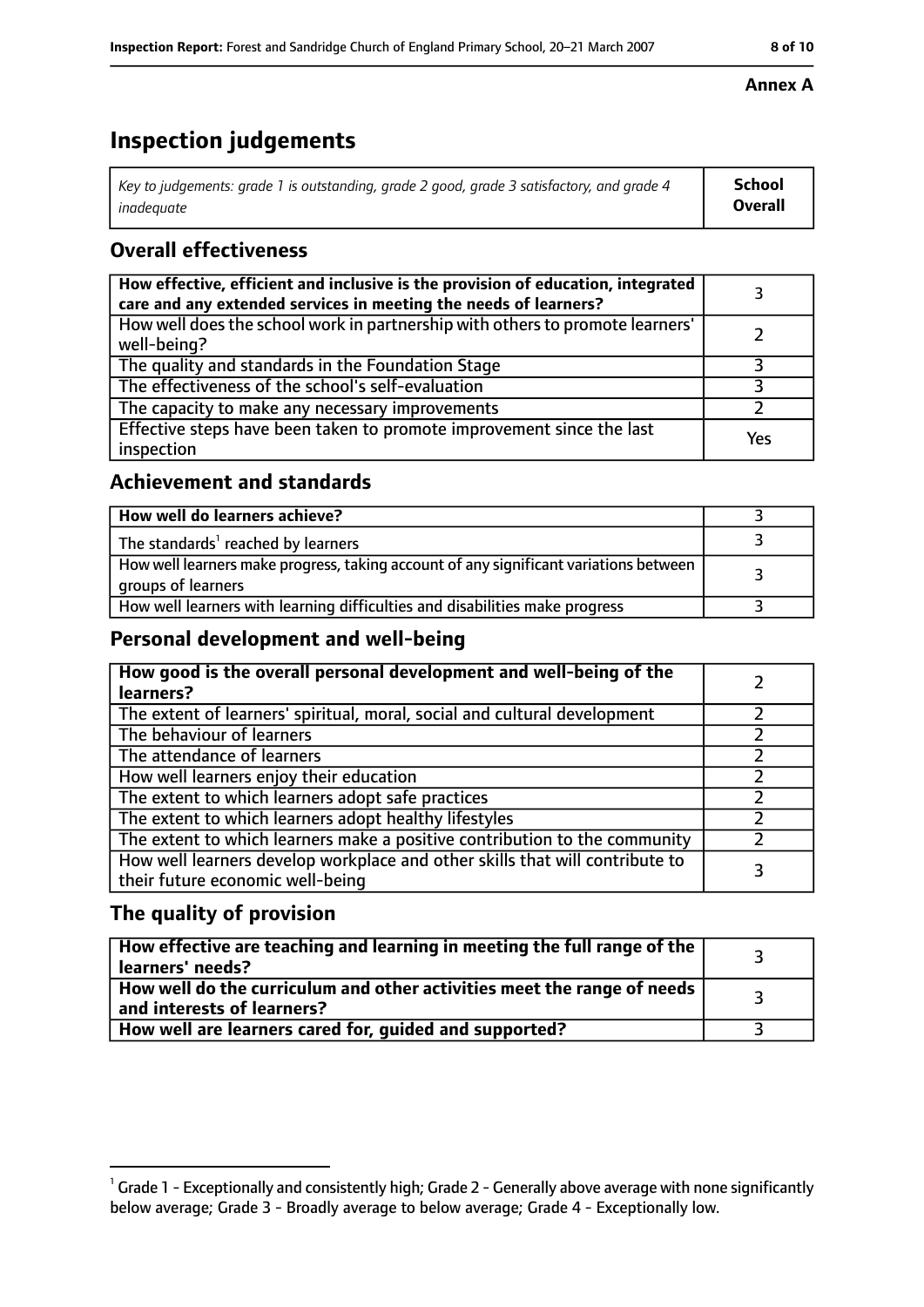# **Annex A**

# **Leadership and management**

| How effective are leadership and management in raising achievement<br>and supporting all learners?                                              | 3   |
|-------------------------------------------------------------------------------------------------------------------------------------------------|-----|
| How effectively leaders and managers at all levels set clear direction leading<br>to improvement and promote high quality of care and education |     |
| How effectively performance is monitored, evaluated and improved to meet<br>challenging targets                                                 |     |
| How well equality of opportunity is promoted and discrimination tackled so<br>that all learners achieve as well as they can                     |     |
| How effectively and efficiently resources, including staff, are deployed to<br>achieve value for money                                          | З   |
| The extent to which governors and other supervisory boards discharge their<br>responsibilities                                                  |     |
| Do procedures for safequarding learners meet current government<br>requirements?                                                                | Yes |
| Does this school require special measures?                                                                                                      | No  |
| Does this school require a notice to improve?                                                                                                   | No  |